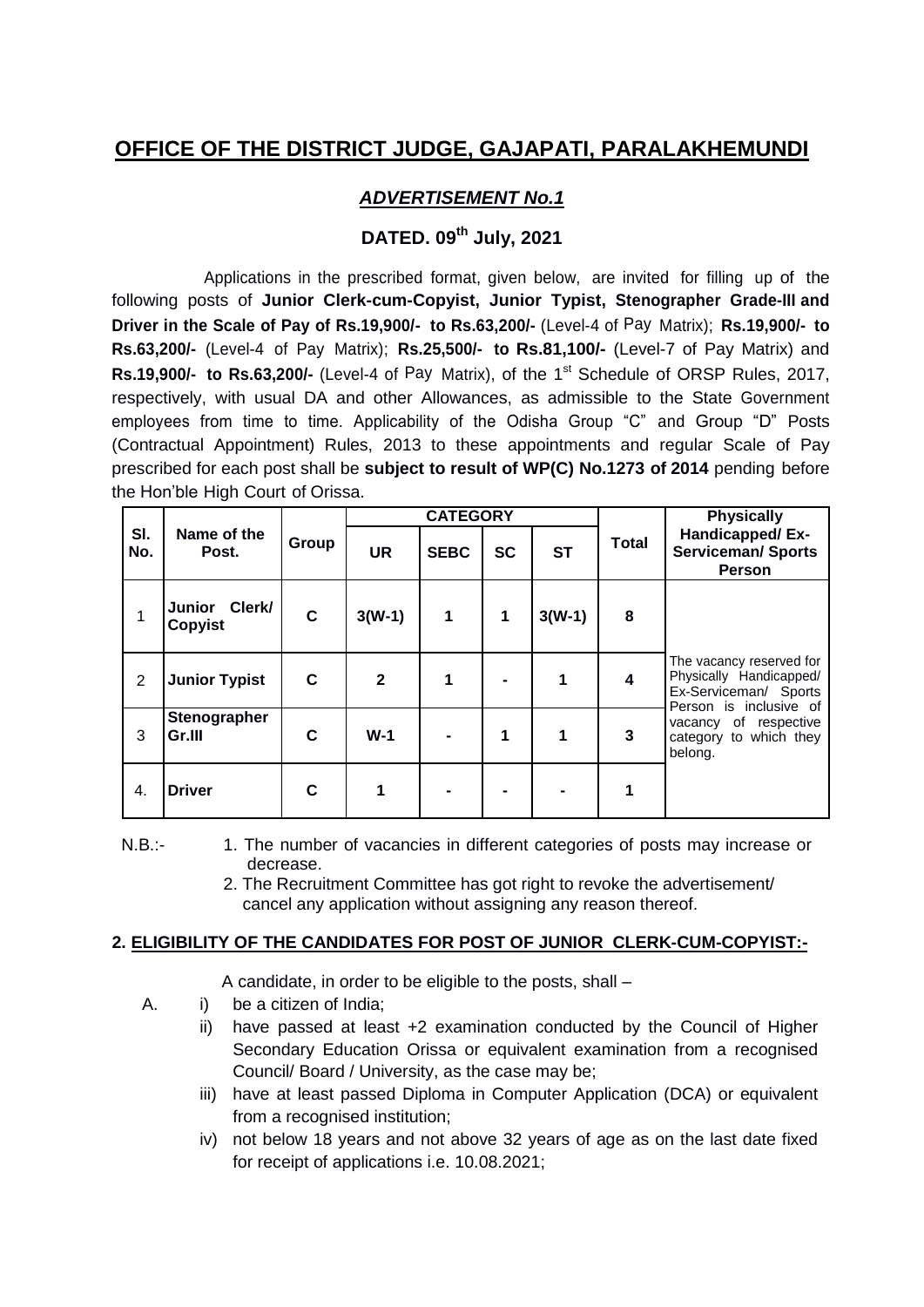*Provided that the upper age limit is relaxable by 5 years in case of SC, ST, SEBC and Women Candidates; and 10 years in case of Physically Handicapped Candidates. For Ex-Serviceman, after deducting the period of service rendered in Armed Forces from the present age, the resultant age should not exceed 32 years;*

- v) be able to speak, read and write Odia and have passed a Test in Odia language equivalent to M.E. standard;
- vi) be of good character;
- vii) Be of sound health, good physique and free from organic defects or bodily infirmity;
- viii) have not more than one spouse living, if married;
- B. There should not be any criminal proceeding pending against him/her.

## **3. ELIGIBILITY OF THE CANDIDATES FOR THE POST OF JUNIOR TYPIST:-**

A candidate, in order to be eligible to the posts, shall -

- A. i) be a citizen of India;
	- ii) have passed at least +2 examination conducted by the Council of Higher Secondary Education Orissa or equivalent examination from a recognised Council/ Board / University, as the case may be;
	- iii) have at least passed Diploma in Computer Application (DCA) or equivalent from a recognised institution:
	- iv) not below 18 years and not above 32 years of age as on the last date fixed for receipt of applications i.e. 10.08.2021;  *Provided that the upper age limit is relaxable by 5 years in case of SC, ST, SEBC and Women Candidates, and 10 years in case of Physically Handicapped Candidates. For Ex-Serviceman, after deducting the period of service rendered in Armed Forces from the present age, the resultant age should not exceed 32 years;*
	- v) be able to speak, read and write Odia and have passed a Test in Odia language equivalent to M.E. standard;
	- vi) be of good character;
	- vii) Be of sound health, good physique and free from organic defects or bodily infirmity;
	- viii) have not more than one spouse living, if married;
- B. The Candidate must have passed Typing from a registered institute and have possessed a minimum speed of 40 words per minute in Typewriting in English;
- C. There should not be any criminal proceeding pending against him/her.

## **4. ELIGIBILITY OF THE CANDIDATES FOR THE POST OF STENOGRAPHER GRADE-III :-**

A candidate, in order to be eligible to the posts, shall -

- A. i) be a citizen of India;
	- ii) have passed at least +2 examination conducted by the Council of Higher Secondary Education Orissa or equivalent examination from a recognised Council/ Board / University, as the case may be;
	- iii) have at least passed Diploma in Computer Application (DCA) or equivalent from a recognised institution;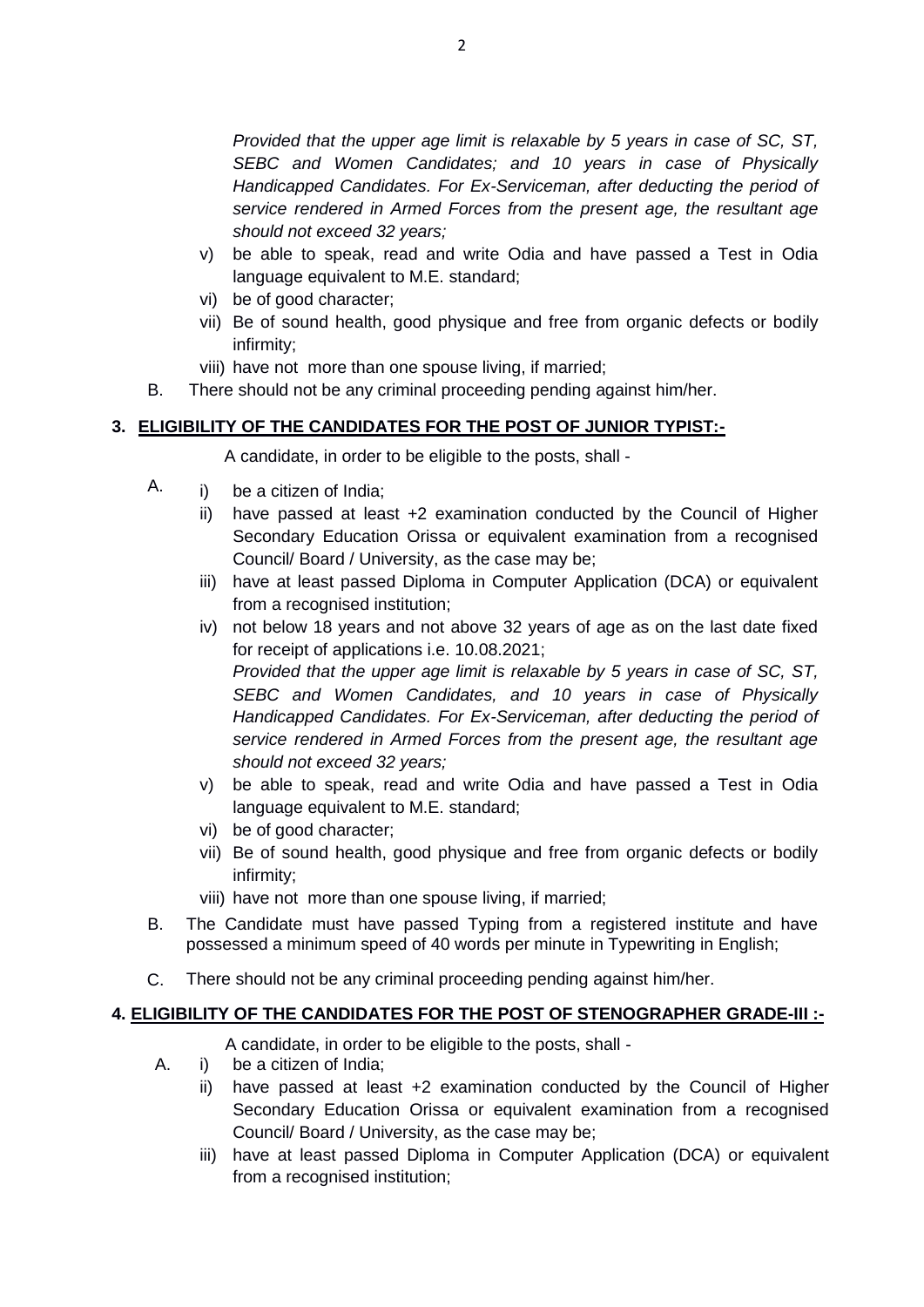- iv) not below 18 years and not above 32 years of age as on the last date fixed for receipt of applications i.e. 10.08.2021; *Provided that the upper age limit is relaxable by 5 years in case of SC, ST, SEBC and Women Candidates, and 10 years in case of Physically Handicapped Candidates. For Ex-Serviceman, after deducting the period of service rendered in Armed Forces from the present age, the resultant age should not exceed 32 years;*
- v) be able to speak, read and write Odia and have passed a Test in Odia language equivalent to M.E. standard;
- vi) be of good character;
- vii) Be of sound health, good physique and free from organic defects or bodily infirmity;
- viii) have not more than one spouse living, if married;
- B. The Candidate must have passed Stenography and Typing from a registered institute and have possessed a minimum speed of 80 words in shorthand and 40 words in Typewriting, in English per minute;
- C. There should not be any criminal proceeding pending against him/her.

### **5. ELIGIBILITY OF THE CANDIDATES FOR THE POST OF DRIVER:-**

In order to be eligible for the competitive examination under Sub-Rule(1) of Rule-6 of Odisha Government Drivers (Light Motor Vehicle) Group 'C' (Method of Recruitment and Conditions of Service) Rules, 2013, a candidate must-

- A. i) be a citizen of India.
	- ii) have attained the age of twenty one years and must not be above the age of thirty two years as on 10.08.2021.

*Provided that the upper age limit in respect of reserved categories of candidates referred to in Rule 5 of G.A Department Notification No.1001, dtd.16.01.2014 shall be relaxed in accordance with the provisions of the Act, rules, orders or instructions, for the time being in force, for their respective categories.*

- iii) be able to read, write and speak Odia; and have-
	- (a) passed Middle School examination with Odia as a language subject; or
	- (b) passed Matriculation or equivalent examination with Odia as medium of examination in non-language subject; or
	- (c) passed in Odia as language subject in the final examination of Class-VII from a school or educational institution recognized by Government or the Central Government; or
	- (d) passed a test in Odia language in Middle English School Standard conducted by the Government in School & Mass Education Department.
- iv) have passed Higher Secondary School Certificate Examination (10+2) or its equivalent from any recognized School, Board or Institution and have possessed-
	- (a) a valid driving License for Light Motor Vehicle;
		- (b) knowledge of motor mechanism; and
		- (c) experience of driving a motor car for at least three years.
- v) not have more than one spouse living, if married :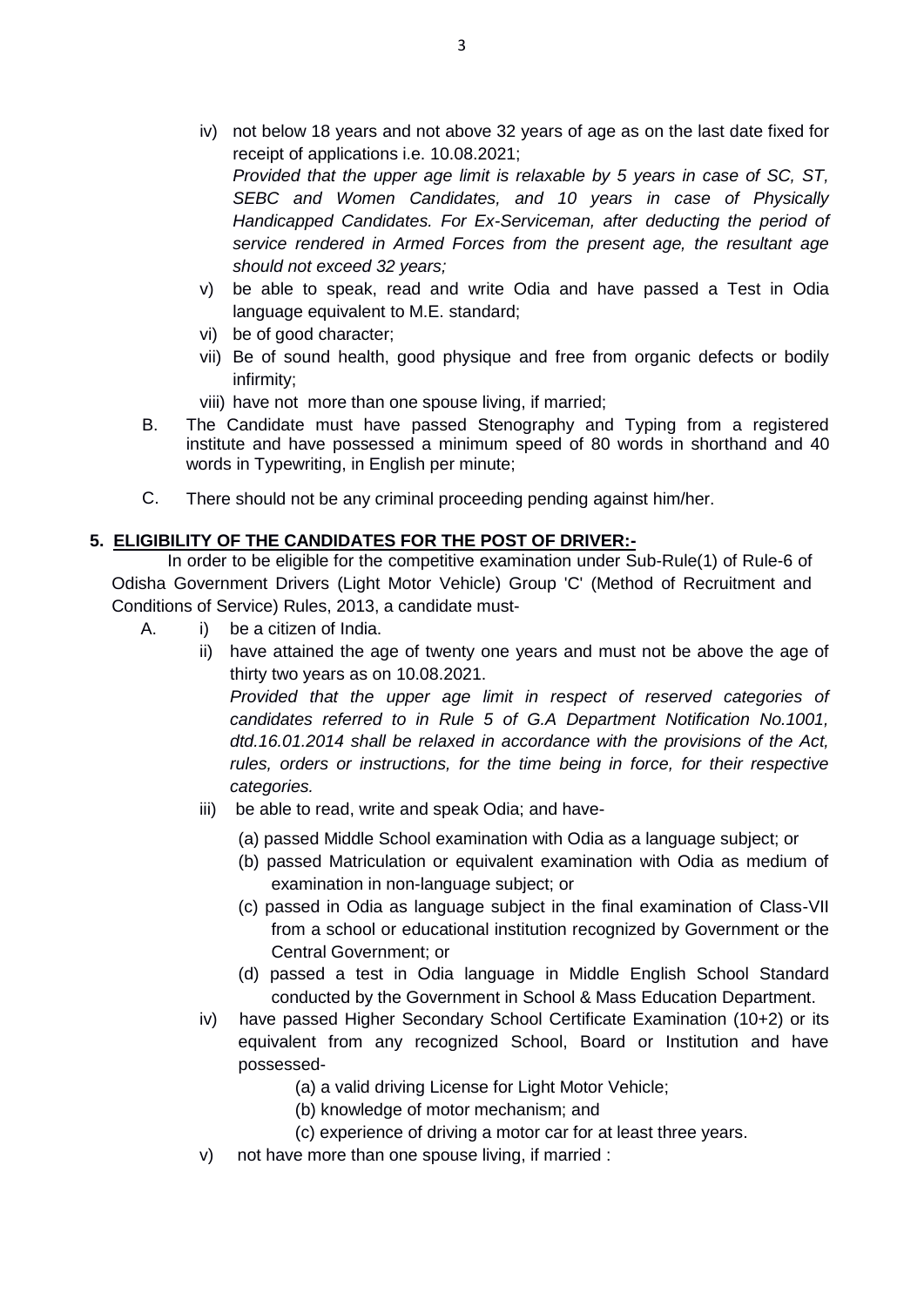*Provided that the Appointing Authority may, if satisfied that such marriage is permissible under the personal law applicable to such persons or there are other grounds for doing so, exempt any person from the operation of this rule.*

- vi) be of good mental condition and bodily health and free from any physical defect likely to interfere with the discharge of his duties in the service. A candidate, who after such medical examination as the Government may prescribe, is not found to satisfy these requirements shall not be appointed to the service.
- B. There must not be any criminal case pending against him/her in the Court of law.

#### **6. FEES OF EXAMINATION : -**

The candidates are required to deposit fees of Rs.100/- (Rupees One Hundred) only in shape of Treasury Challan under the Head **"0070-Other Administrative Services-01-Administration of Justice-501-Services and Service Fees- 9904650-Law Department-9916730-Examination fees for Recruitment Conducted by Orissa District and Subordinate Courts"** and to submit original copy of Challan along with their application forms.The S.C/S.T. candidates are exempted from payment of the examination fees.

The candidates are required to submit their applications being duly filled in and signed by their own hands furnishing the required particulars as per the prescribed Format given below. The candidates, who are in Government employment, are required to apply through proper channel.

*Note:- Non-compliance of any of the requirements mentioned in the Advertisement shall entail rejection of his/her application. The application, if found defective/incomplete in any respect, shall be summarily rejected. No TA/DA will be allowed to the candidates for attending the recruitment examination. The candidates need not submit their original testimonials with their applications, which are to be produced at the time of Viva-voce Test.*

#### **7. SCHEME OF THE EXAMINATION FOR THE POST OF JUNIOR CLERK-CUM-COPYIST JUNIOR TYPIST & STENOGRAPHER GRADE-III SHALL BE AS FOLLOWS:**

There shall be an examination on the following subjects for the posts of Junior Clerkcum-Copyist, Junior Typist and Stenographer Grade-III.

| (a) | <b>Junior Clerk-cum-</b><br><b>Copyist</b> | <b>Subject</b>                                     | <b>Marks</b>                        | <b>Duration of</b><br>tests      |
|-----|--------------------------------------------|----------------------------------------------------|-------------------------------------|----------------------------------|
|     | Part-I                                     | English<br>Arithmetic<br>General Knowledge         | 100 marks<br>100 marks<br>100 marks | 02 hours<br>01 hours<br>01 hours |
|     | Part-II                                    | <b>Computer Science</b><br><b>Test (Practical)</b> | 100 marks                           | 01 hours                         |
|     | Part-III                                   | Viva-voce Test                                     | 45 marks                            |                                  |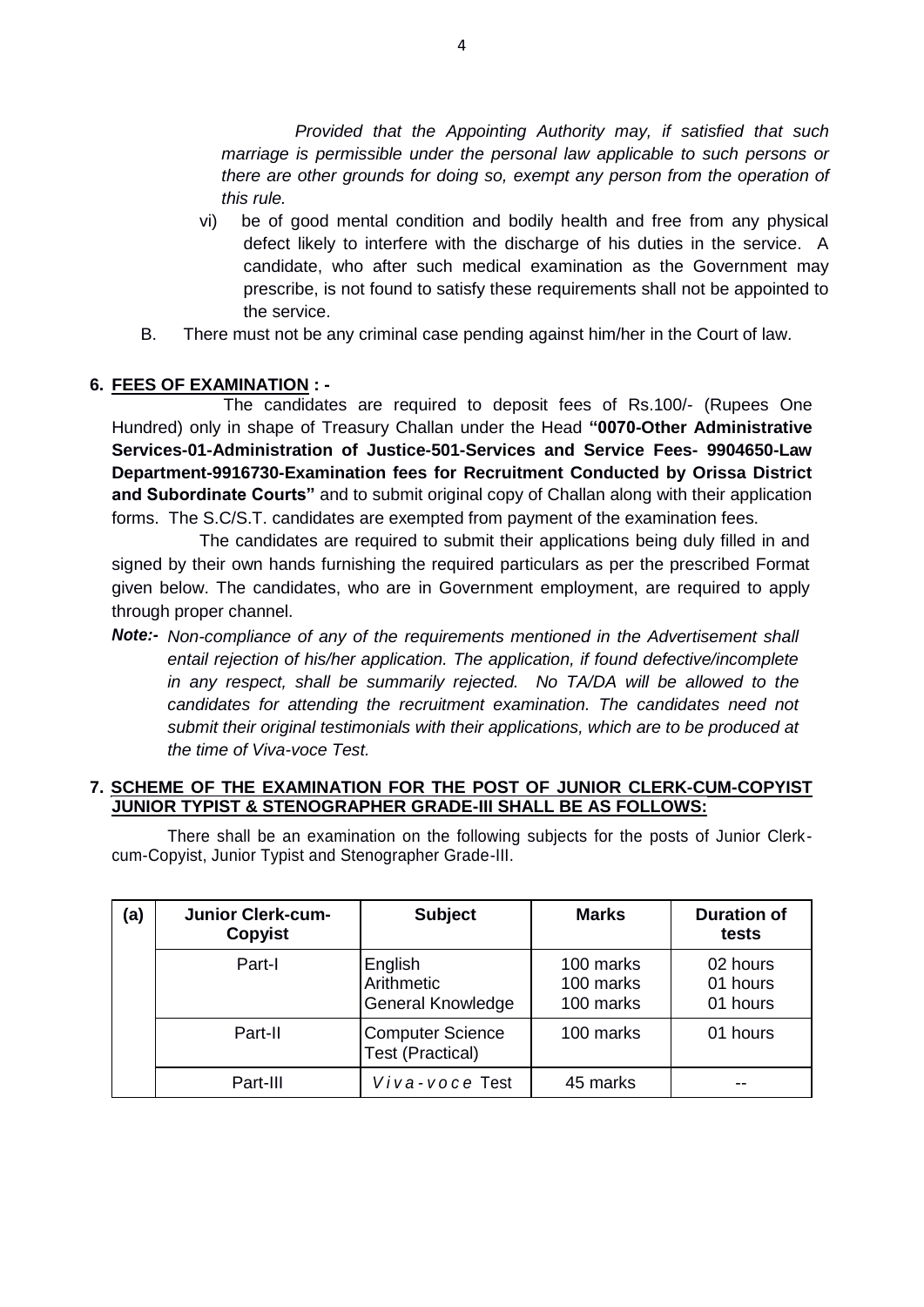| (b) | <b>Junior Typist</b> | <b>Subject</b>                                     | <b>Marks</b> | <b>Duration of</b><br>tests |
|-----|----------------------|----------------------------------------------------|--------------|-----------------------------|
|     | Part-I               | English<br>(Qualifying in nature)                  | 100 marks    | 02 hours                    |
|     | Part-II              | <b>Typewriting Test</b>                            | 50 marks     | 10 Min.                     |
|     | Part-III             | <b>Computer Science</b><br><b>Test (Practical)</b> | 100 marks    | 01 hour                     |
|     | Part-IV              | Viva-voce<br>Test                                  | 35 marks     | --                          |

**Typewriting Test will be held after publication of result of the Written Test and the qualifying candidates are required to bring their own Typewriters.**

| (c) | <b>Stenographer Grade-III</b> | <b>Subject</b>                                     | <b>Marks</b> | <b>Duration of</b><br>tests |
|-----|-------------------------------|----------------------------------------------------|--------------|-----------------------------|
|     | Part-I                        | English<br>(Qualifying in nature)                  | 100 marks    | 02 hours                    |
|     | Part-II                       | Shorthand &<br><b>Typewriting Test</b>             | 50 marks     | 15 Min.                     |
|     | Part-III                      | <b>Computer Science</b><br><b>Test (Practical)</b> | 100 marks    | 01 hour                     |
|     | Part-IV                       | Viva-voce Test                                     | 35 marks     |                             |

**Shorthand & Typewriting Test will be held after publication of result of the Written Test and the qualifying candidates are required to bring their own Typewriters.**

The syllabus for the examination is as provided in the Orissa District and Subordinate Courts' Non-Judicial Staff Services (Method of Recruitment and Conditions of Service) Rules, 2008.

### 8. **DETAILS OF SYLLABUS FOR EACH SUBJECT OF WRITTEN TEST SHALL BE AS FOLLOWS :-**

#### **(i) a. ENGLISH: (100 Marks)**

| $\mathbf 1$ . | An essay to be written in English                |   | 30 marks. |
|---------------|--------------------------------------------------|---|-----------|
| 2.            | A letter or application to be written in English |   | 20 marks. |
| 3.            | One Odia passage to be translated into English   | ÷ | 15 marks. |
| 4.            | One English passage to be translated into Odia   | ÷ | 15 marks. |
| 5.            | Summary of one English passage                   |   | 20 marks. |
|               |                                                  |   |           |

**NOTE -** The standard required of a candidate shall be equal to that of +2 certificate Examination conducted by the Council of Higher Secondary Education, Odisha.

### **b) ARITHMETIC: (100 Marks)**

 Vulgar fractions and decimal, H.C.F. and L.C.M. Simple and Compound interest, simple and compound practice, Percentages, Profit and Loss, Mixtures, Partnership, Averages, Rates and Taxes, Insurance, square and Cubic measures, Problems on time and work and on time and distance.

**NOTE** – Problems more easily solvable by algebraically methods need not be required to be solved arithmetically.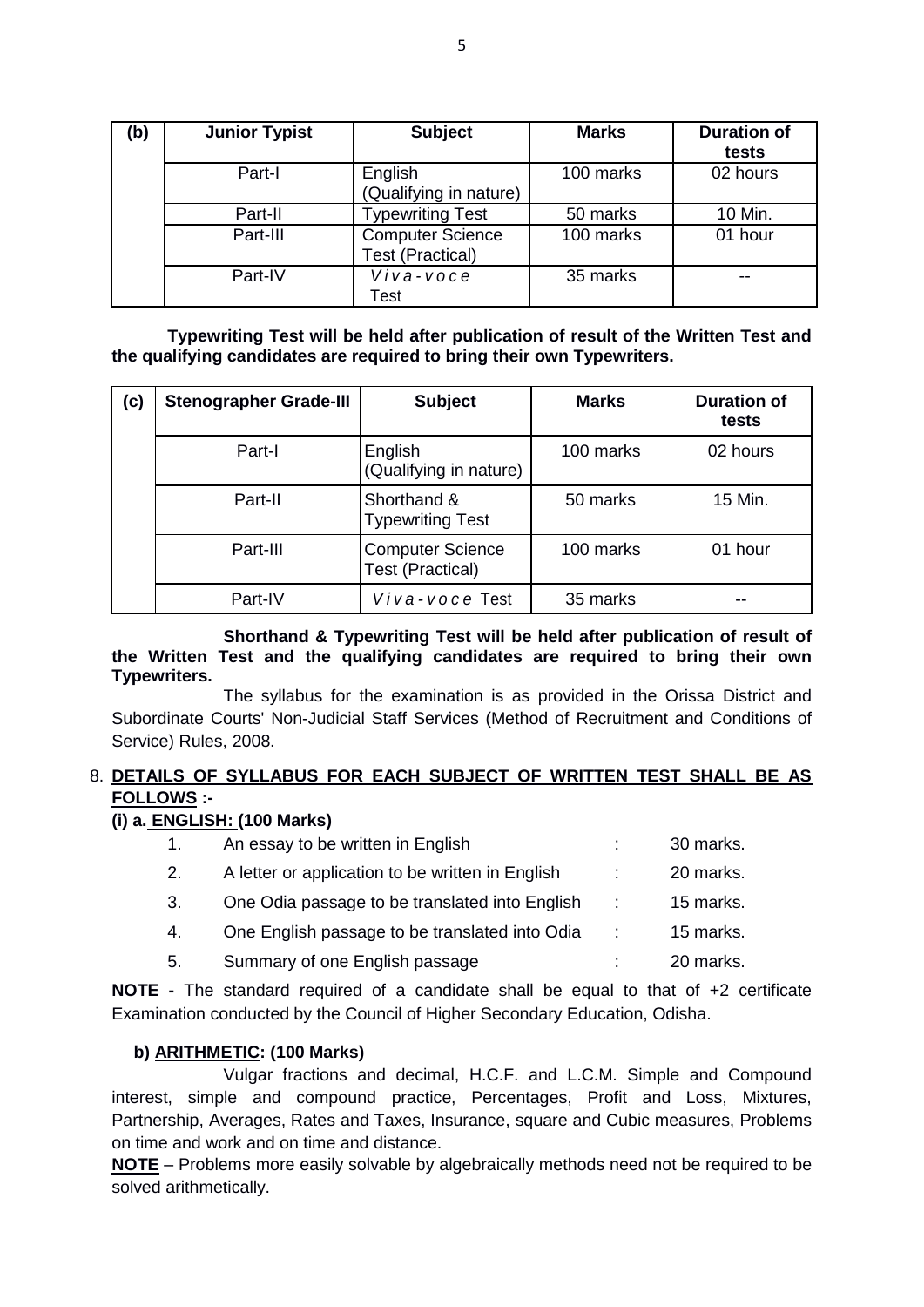#### **c) GENERAL KNOWLEDGE: (100 Marks)**

 Knowledge of Current events and such other matters of every day observation and experience as may be expected from an educated person.

 **N.B**. Those candidates who have secured 35% of marks in each of the paper of written test shall be called for computer science Test (Practical) applicable to all such posts.

### **(ii) COMPUTER SCIENCE TEST (PRACTICAL):-(100 Marks)**

To test the proficiency of the candidate relating to the matters like "test formatting of paragraphs, insertion of tables, skill to print and save, file transfer, web-site searching / browsing, drawing, e-mail use of pen drive and other software etc, and programmes of accounting.

### **(iii) VIVA-VOCE TEST:-**

To test and assess suitability of a candidate for the post with particular reference to the candidates alertness, general outlook and potential qualities. **Note:**

- a) The candidates, who have qualified in the written test i.e. who have secured 35% of marks, shall be called for typewriting test in case of Typist and be called for shorthand and Type writing test in case of Stenographer. The candidates selected in the aforesaid test as applicable to Typist/Stenographer shall be called for the test of Computer Science (Practical Test) and the candidates selected in the Computer Science (Practical Test) shall be called for Viva voce Test.
- b) The venue, date & time of examination shall be decided later on by the District Recruitment Committee.

### **9. SCHEME OF THE EXAMINATION FOR THE POST OF DRIVER SHALL BE AS FOLLOWS : -**

|         | <b>Subject</b>                          | <b>Marks</b> | <b>Duration</b> |
|---------|-----------------------------------------|--------------|-----------------|
|         | (i) English                             | 15 Marks     |                 |
|         | (ii) General Knowledge                  | 15 Marks     |                 |
| Part-1  | Written Test (relating to<br>(iii)      | 20 Marks     | 1 Hour          |
|         | Motor Vehicle mechanism and<br>driving) |              |                 |
|         | <b>Total</b>                            | 50 Marks     |                 |
| Part-II | Trade Test (Driving)                    | 50 Marks     |                 |

There shall be a written examination and Trade Test.

The candidates qualified in the written test shall be called for Trade Test which includes practical field test of driving and the proper mode of such test may be further decided by the competent authority at the relevant time of such test.

### **10. LAST DATE OF RECEIPT OF APPLICATIONS :-**

Applications along with the required documents and self-attested copies of certificates duly signed by the candidates shall be sent by Register Post/Speed Post so as to reach the **Office of the District Judge, Gajapati, Paralakhemundi, At/P.O.: Paralakhemundi, District: Gajapati, PIN: 761200,** by **10.08.2021** positively. The candidates may also drop their applications in the box meant for it in the office of the District & Sessions Judge, Gajapati, Paralakhemundi during the office hour and within the prescribed date. The applications received beyond the last date shall be summarily rejected.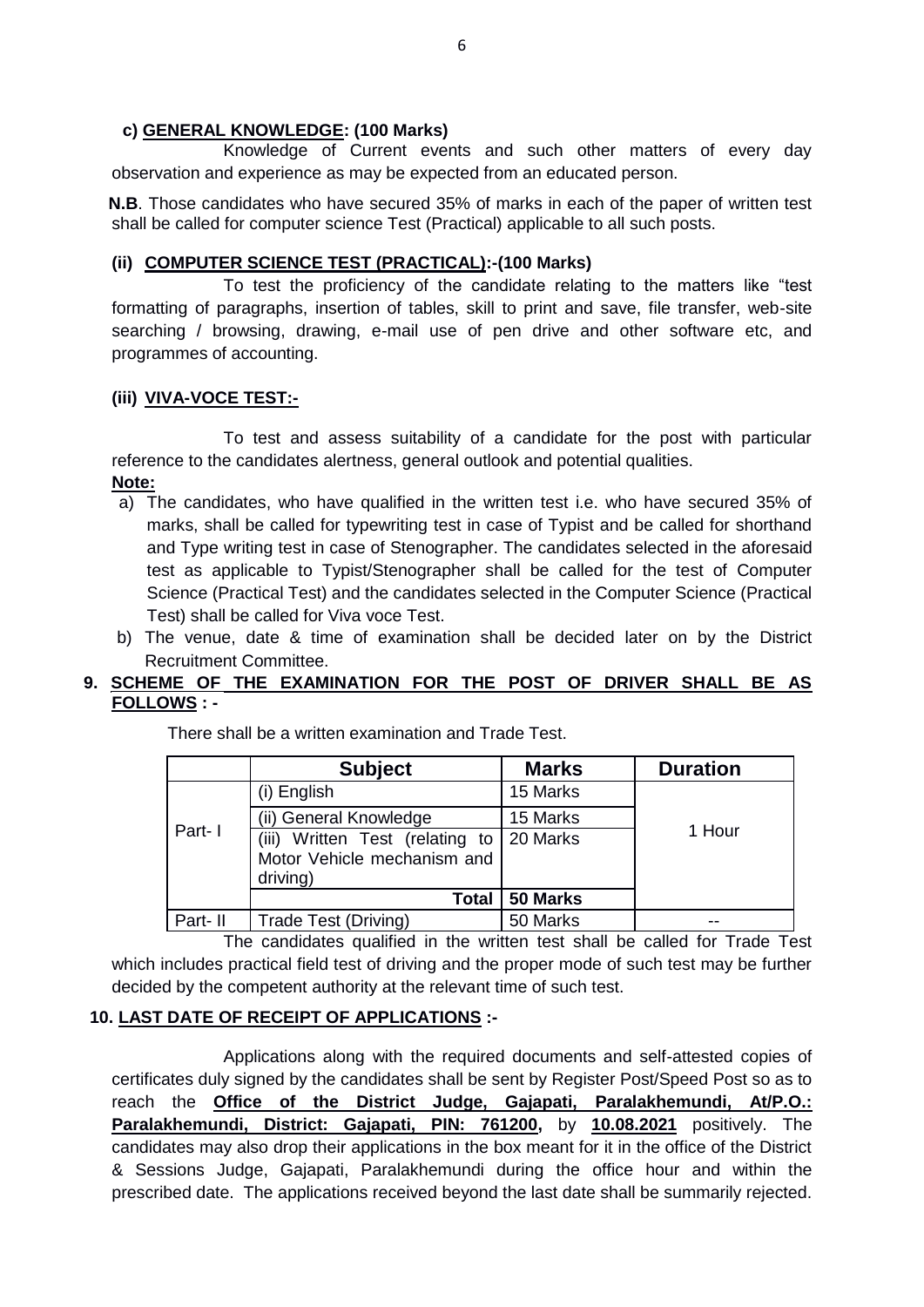*N.B: In case of receipt of large number of applications for the respective posts advertised, the Authority reserves the right to shortlist the candidate in accordance with the provision contained in the Orissa District and Subordinate Courts' Non-Judicial Staff Services (Method of Recruitment and Conditions of Service) Rules, 2008.*

#### **11. LIST OF DOCUMENTS TO BE SUBMITTED ALONG WITH THE APPLICATION FOR THE POST OF JUNIOR CLERK/ COPYIST, JUNIOR TYPIST, STENOGRAPHER Gr.-III AND DRIVER :-**

The candidates are required to submit the following documents along with their applications :-

- 1. Treasury Challan in original showing deposit of examination Fee of Rs.100/- (One hundred only) under the proper Head of Account (**Except SC & ST candidates).**
- 2. Self attested photocopy of H.S.C examination certificate or its equivalent certificate in support of date of birth.
- 3. Self attested photocopy of +2 examination certificate or its equivalent certificate.
- 4. Self attested photocopy of mark sheet of H.S.C examination or any equivalent examination.
- 5. Self attested photocopy of mark sheet of +2 examinations or any equivalent examination.
- 6. Self attested photocopy of certificate showing to have passed at least Diploma in Computer Application (DCA).
- 7. Self attested photocopy of caste certificate issued by the appropriate authority duly attested by a Gazetted Officer in respect of candidates belonging to S.C / S.T / S.E.B.C Categories with signature of the candidate thereon.
- 8. Self attested photocopy of certificate showing successful completion of Typewriting course in English from a recognized Institute (**For the post of Junior Typist)**
- 9. Self attested photocopy(ies) of certificate(s) showing successful completion of Shorthand & Typewriting courses in English from a recognized Institute (**For the post of Stenographer Grade-III)**
- 10. Self attested photocopy valid driving license for light motor vehicle and experience certificate showing driving a motor car for at least three years. (**For the post of Driver)**
- 11. Self attested photocopy of Identity Card of Sports person issued by Government.
- 12. Two Character certificates issued by two Gazetted Officers / Medical Practitioner / Sarapancha etc. (Mention name & Designation of the officers).
- 13. Four pass port size recent photograph self attested (one is to be affixed in the application on the space provided).
- 14. Two self-addressed envelopes of size 5" X 12" with affixing postal stamps of Rs.30/-(Thirty) on each for despatch of call letters by Registered post**.**
- 15. A declaration regarding marital status showing to have one spouse living, if married.
- 16. Photo Copy of medical certificate showing the percentage of disability issued by the appropriate authority in case of the candidates under persons with disabilities.
- 17. A declaration showing that he/she has no criminal antecedent.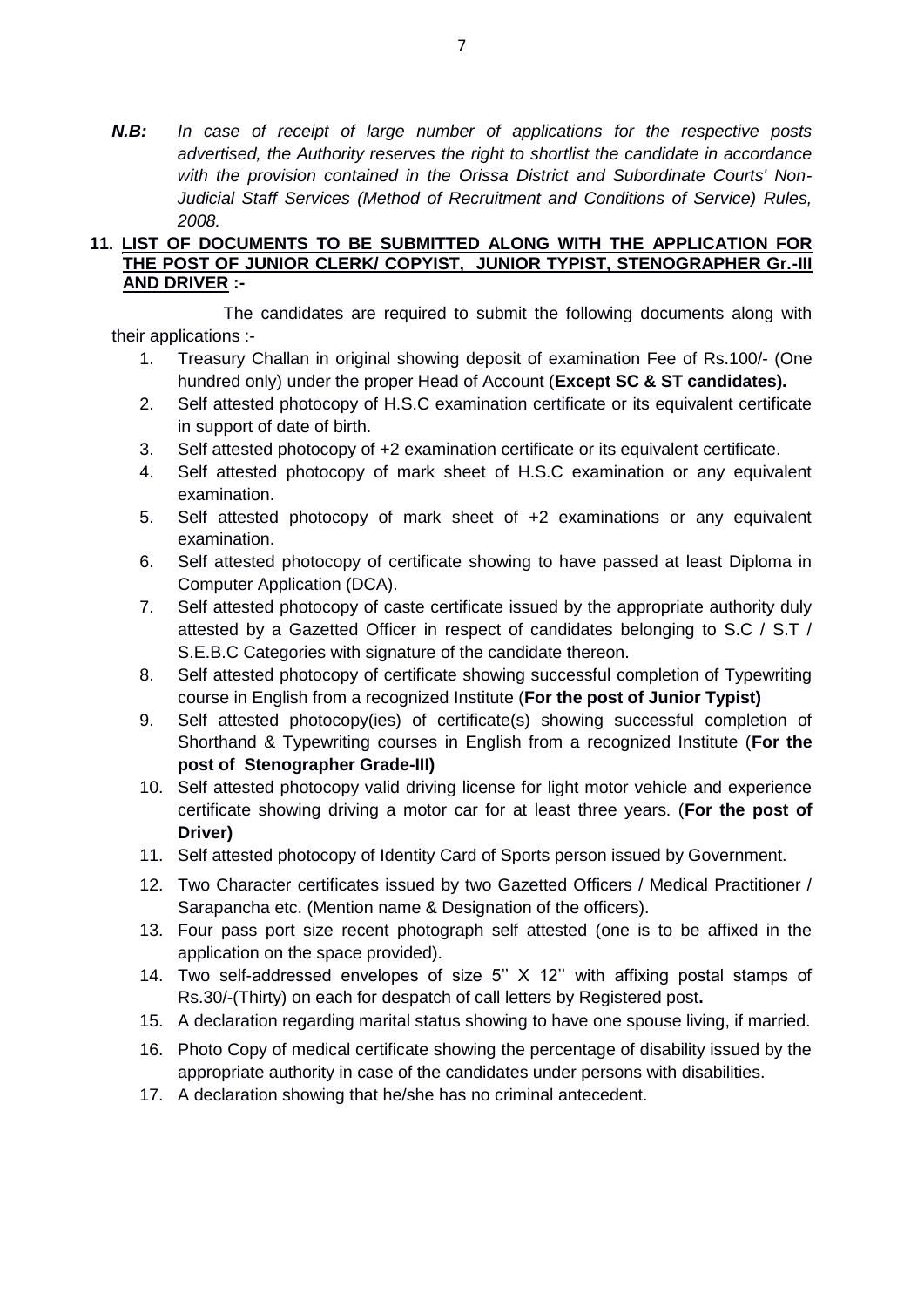#### **N.B.** :-

- a) All the copies of testimonials shall be signed by the candidates.
- b) The candidates are required to submit separate applications for separate posts.
- c) If a candidate applies under Reserve Category and failed to file the Caste Certificate, then he/she will be treated under Unreserved category.
- d) The candidates are required to mention the **Category of posts**, which they apply for, in **CAPITAL LETTERS** on the top of their respective applications. Example: POST APPLIED FOR :
- e) The candidates are required to mentioned the **Category of the posts**, which they apply for, in **CAPITAL LETTERS** on the top of the envelope containing their applications.

Example: POST APPLIED FOR :

- f) **For detailed Advertisements, the candidates may visit the following Websites :-**
	- **(i) Gajapati District Court** : [www.districts.ecourts.gov.in/gajapati.](http://www.districts.ecourts.gov.in/gajapati)
	- **(ii) NIC, Gajapati** : [www.gajapati.nic.in.](http://www.gajapati.nic.in/)
- g) **The candidates may regularly visit the website of Gajapati District Court i.e.** [www.districts.ecourts.gov.in/gajapati,](http://www.districts.ecourts.gov.in/gajapati) **for further updates, if any, during the recruitment process.**

**Sd/-**

**District Judge-cum-Chairman, District Recruitment Committee, Gajapati.**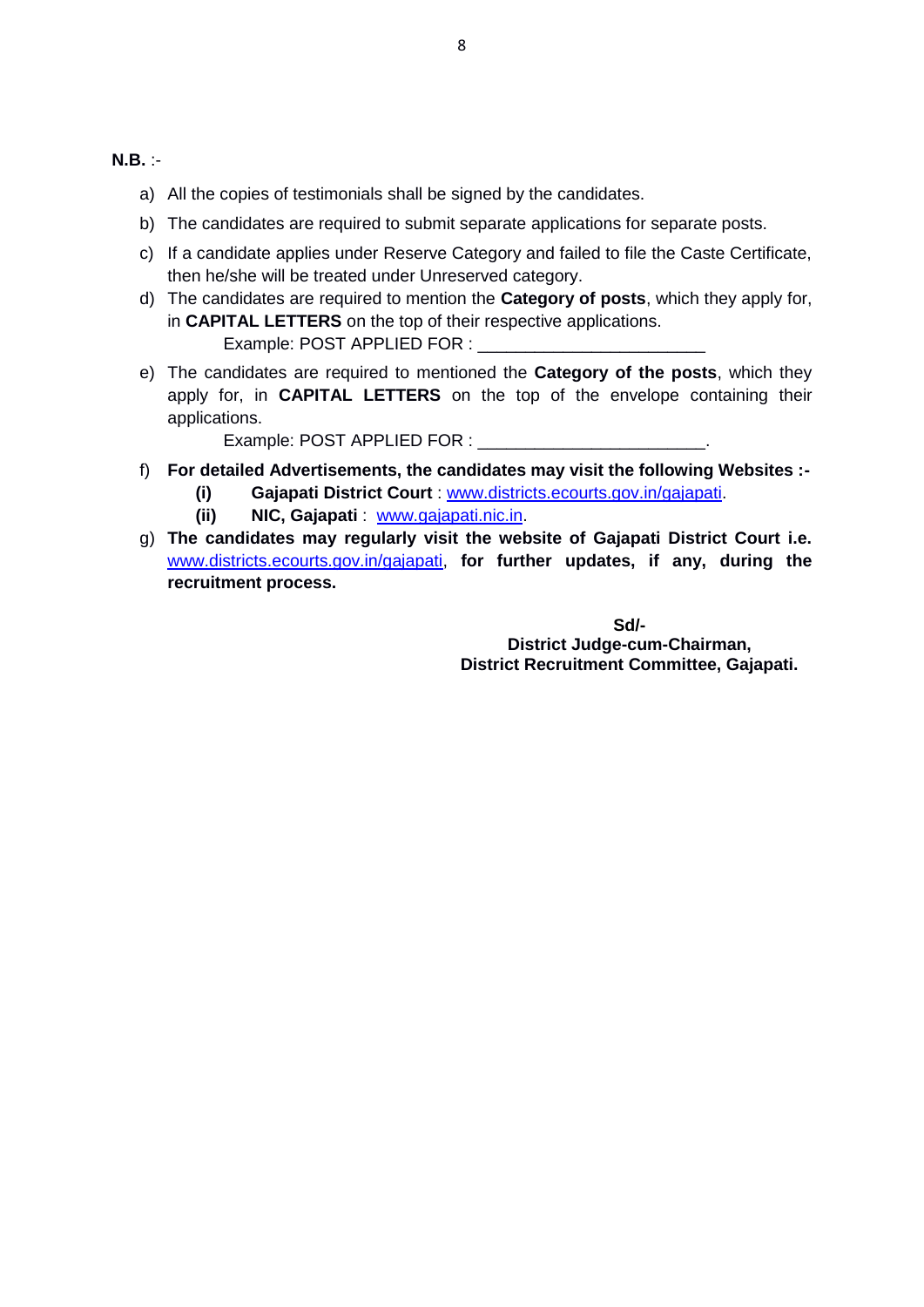## **FORM-A**

## FORMAT OF APPLICATION FOR THE POST OF JUNIOR CLERK-CUM-COPYIST, JUNIOR TYPIST, STENOGRAPHER GRADE-III

## [See Para 2A of Appendix A]

POST APPLIED FOR :

1. Name of the Candidate (In **BLOCK** letters) : 2. Father's / Husband's name 3. Sex (Male/Female) 4. Marital status (Married / Unmarried) : 5. Permanent Address : 6. Present address : 7. a) Date of birth :

Self attested Passport Size Photograph

- b) Age as on last date of receipt of application : (i.e.10.08.2021)
- 8. Educational qualification (attach self-attested copies of Certificates)

| Name of the<br>examination<br>passed | Name of the<br>Board /<br><b>University</b> | Year of<br>passing | Aggregate<br>mark<br>secured | Grade/<br><b>Division</b> | % of marks<br>secured |
|--------------------------------------|---------------------------------------------|--------------------|------------------------------|---------------------------|-----------------------|
| H.S.C                                |                                             |                    |                              |                           |                       |
| +2 Arts /Commerce<br>/Science        |                                             |                    |                              |                           |                       |
| Diploma in<br>Computer Science.      |                                             |                    |                              |                           |                       |

- 9. Category : SC/ ST/ SEBC/GEN/ Sports Person / Ex-serviceman : (Strikeout which is not applicable and attach the supporting documents issued by the competent authority)
- 10. Whether physically / orthopedically handicapped. : (If yes, attach supporting medical certificates issued by the competent medical authority / Board)
- 11. Religion : 12. Nationality 13. Employment Exchange Registration Number : 14. Attach two Character Certificates issued by two Gazetted Officer/Medical Practitioner / Sarapanch etc. (mention name, designation of the officers) : 15. Details of Treasury Challan with number and date : 16. (a) Mobile Number : (b) e-mail ID :

## **DECLARATION**

I do hereby solemnly affirm and state that I am aware about the provisions of Orissa District and Subordinate Courts Non-Judicial Staff Services (Method of Recruitment and Conditions of Service) Rules, 2008 and the Statements made above are true and correct to the best of my knowledge and belief and based on record.

Place:

Date:  $\Box$  Signature of the candidate.